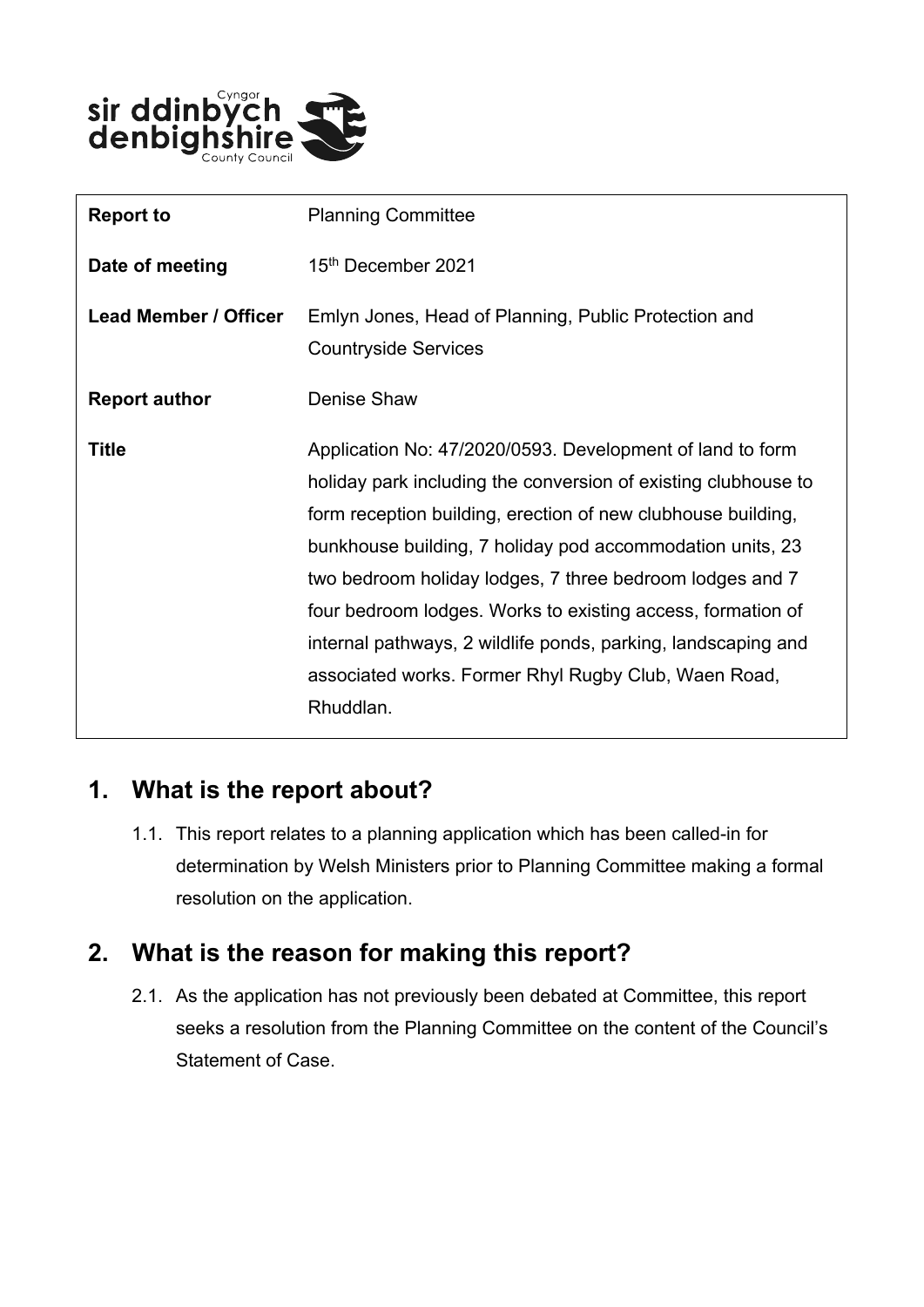# **3. What are the Recommendations?**

#### **Resolution sought.**

- 3.1. Members are requested to take a vote on the following options and to make a resolution on the content of the Council's Statement of Case:
	- A) Resolve to support the Grant of planning permission in accordance with previous Officer recommendations set out in the Committee Report presented to the April Committee, and use the Committee Report as the basis for the Council's Statement of Case.
	- B) Resolve to support the Refusal of planning permission. Members are advised that grounds for supporting the refusal of planning permission, contrary to Officer recommendations would need to be clearly stated to inform the Council's Statement of Case.
- 3.2. The Committee Report presented to the April Committee Report is attached as APPENDIX 1 to this report, and the April Committee 'Late Sheets' Report is attached as APPENDIX 2.

# **4. Report details**

#### **Background information**

- 4.1. Members will recall planning application ref: 47/2020/0593 was originally referred to the April Planning Committee, held on the 14 April 2021. The Officer recommendation was to grant planning permission, subject to the imposition of conditions and a legal agreement being entered into to secure contributions towards sustainable modes of transport.
- 4.2. On the 13 April 2021 Welsh Ministers issued an Article 18 Direction following a request to call in the application. The Article 18 Direction directed the Council to not grant planning permission for application, to enable time for Ministers to consider whether or not the application should be referred to the Welsh Ministers for their determination.
- 4.3. The Article 18 Direction was included on the April Planning Committee 'Late Sheets' Report.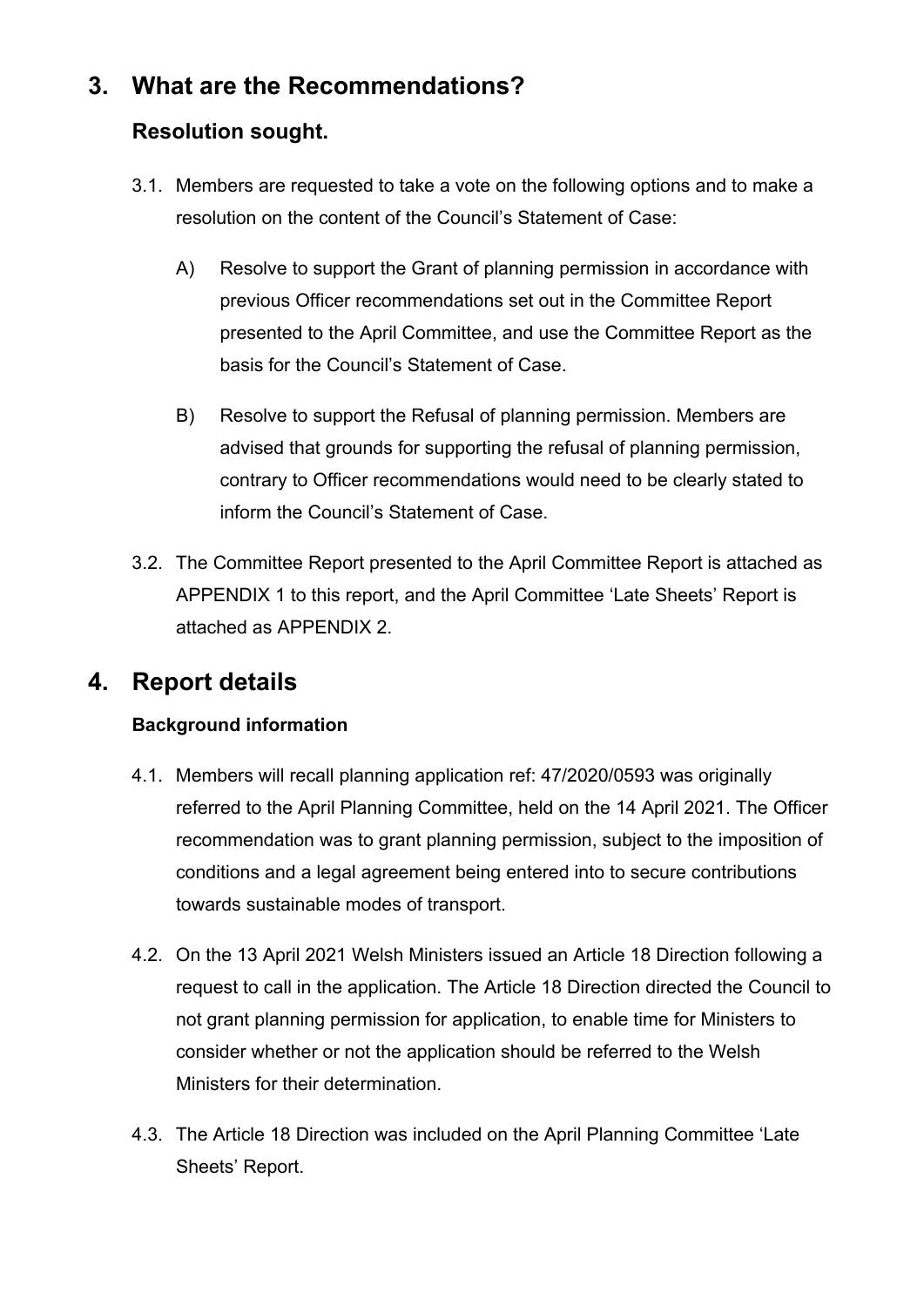- 4.4. At the April Planning Committee, Members resolved to defer the application to a future meeting once Welsh Ministers had made a decision on the call-in request.
- 4.5. On 24 September 2021, Welsh Government issued a call-in decision letter advising the Minister for Climate Change directs that the planning application should be determined by the Welsh Ministers. A copy of the call-in decision letter is attached as APPENDIX 3 to this report.
- 4.6. The Council has now formally referred the application to Welsh Ministers, and it will be considered following the same procedure as a called-in planning appeal, meaning a Planning Inspector will be appointed to assess the application and make a recommendation to Ministers, but it will be for Welsh Ministers to make the final decision.
- 4.7. Welsh Government has yet to confirm the procedure to be followed (i.e. Written Representations, Hearing or Inquiry), however the Council will be invited to submit a Statement of Case.

## **5. How does the decision contribute to the Corporate Priorities?**

5.1. Not applicable

## **6. What will it cost and how will it affect other services?**

- 6.1. Officer time will be required to draft the Statement of Case.
- 6.2. Should the call-in appeal proceed by way of a Hearing or Inquiry, Officers and / or Members would be required to attend sessions and site visits.
- 6.3. Consultancy services may also be required to defend the Council's position.

# **7. What are the main conclusions of the Well-being Impact Assessment?**

7.1. The Well-being of Future Generations (Wales) Act 2015 imposes a duty on the Council not only to carry out sustainable development, but also to take reasonable steps in exercising its functions to meet its sustainable development